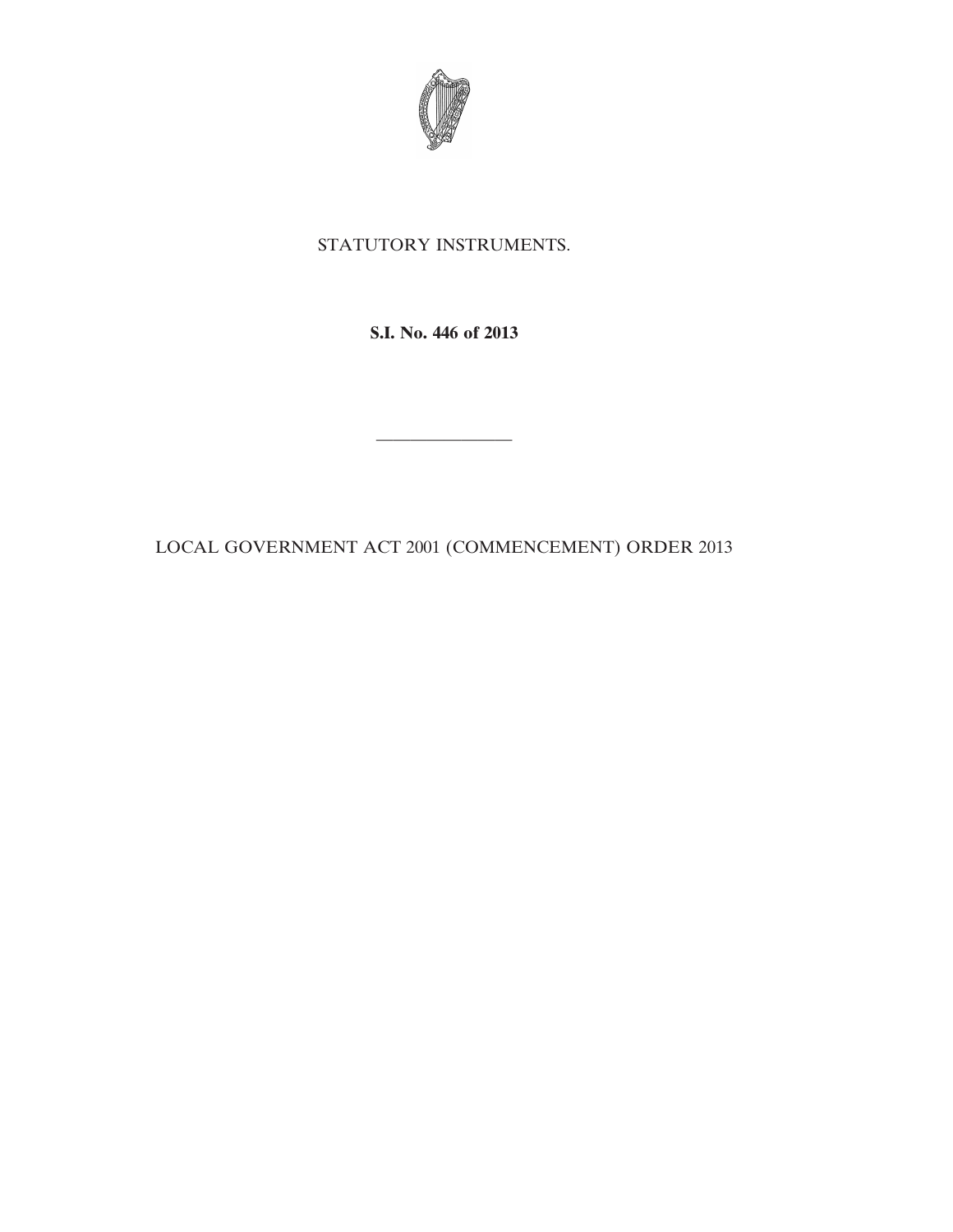LOCAL GOVERNMENT ACT 2001 (COMMENCEMENT) ORDER 2013

I, PHIL HOGAN, Minister for the Environment, Community and Local Government in exercise of the powers conferred on me by section 7 of the Local Government Act 2001 (No. 37 of 2001) (as adapted by the Environment, Heritage and Local Government (Alteration of Name of Department and Title of Minister) Order 2011 (No. 193 of 2011) hereby order as follows:

1. This Order may be cited as the Local Government Act 2001 (Commencement) Order 2013.

2. The 27th day of November 2013 is fixed as the day on which section 230 of the Local Government Act 2001 (No. 37 of 2001) comes into operation.



GIVEN under my Official Seal, 26 November 2013.

## PHIL HOGAN,

Minister for the Environment, Community and Local Government.

*Notice of the making of this Statutory Instrument was published in "Iris Oifigiúil" of* 29*th November*, 2013.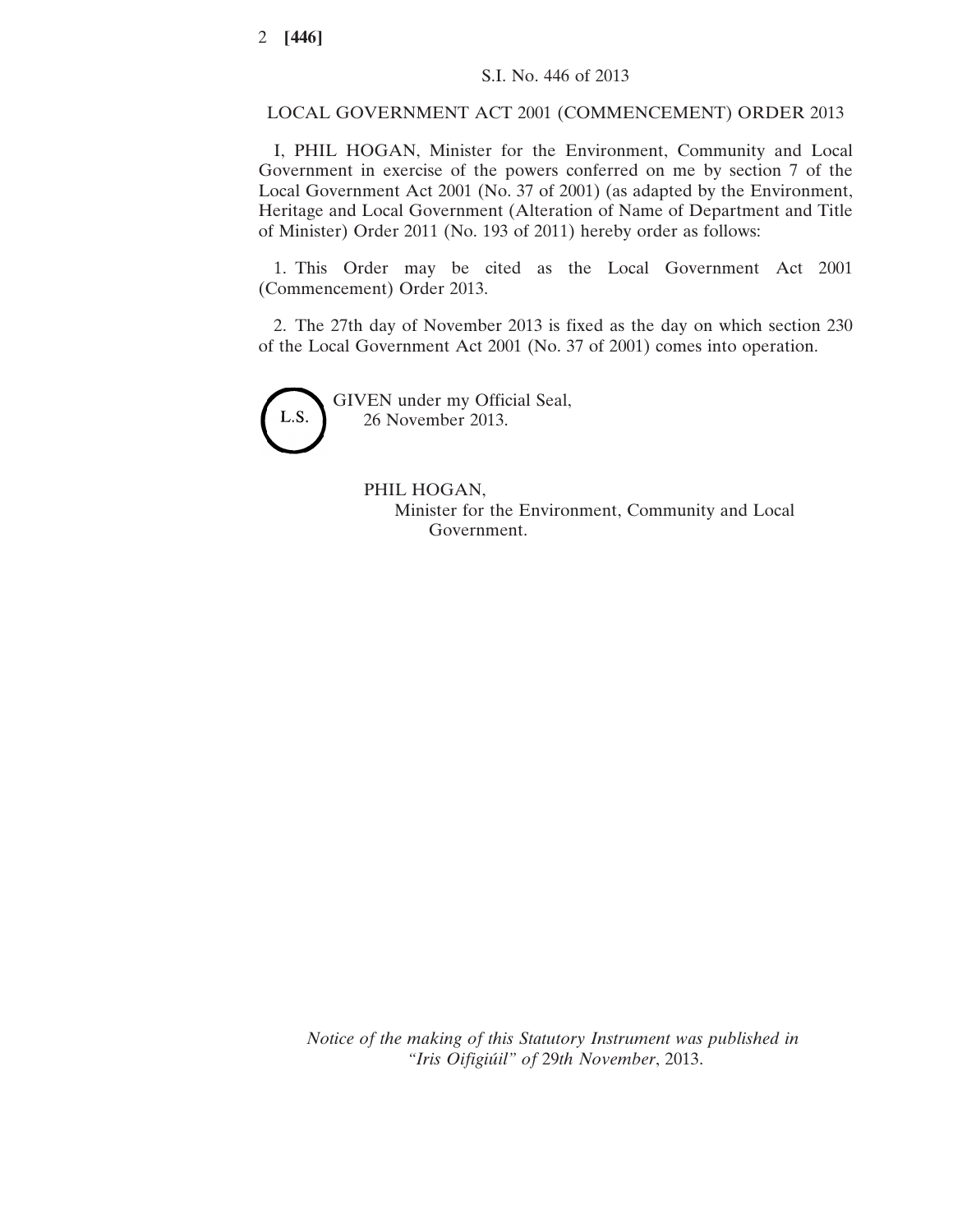**[446]** 3

## EXPLANATORY NOTE

*(This note is not part of the Instrument and does not purport to be a legal interpretation.)*

This Order provides for the commencement of section 230 of the Local Government Act 2001 from 27th November 2013, which empowers the Minister for the Environment, Community and Local Government to fix a day on which a joint burial board or cemetery joint committee is dissolved and the relevant local authority becomes the successor of the body in question.